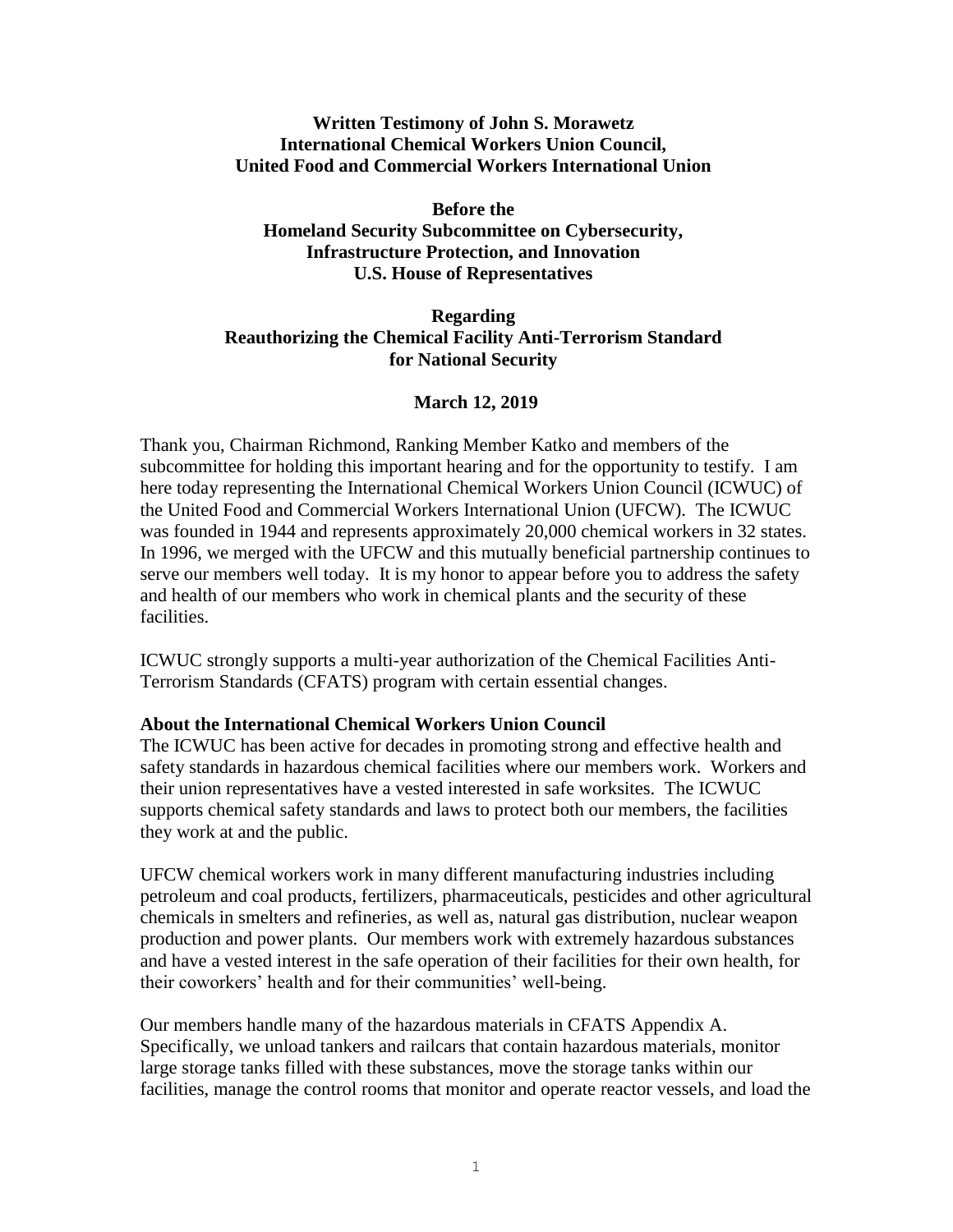containers for their shipment off site. The vast majority of the time, the handling of chemicals is done safely, but when there is a release, we respond in a range of roles including onsite response teams. Thankfully there has not been a terrorist attack on a chemical facility to date, but there is much that can be learned from unintentional incidents. Examples of the tragic impact of the release of Appendix A hazardous materials include an incident in 2014, where four people were overcome by the massive release of methyl mercaptan in Houston, Texas or the rupture of a full chlorine tanker car in West Virginia that luckily did not kill anyone. 1 Chemical safety is a very serious issue that we are familiar with and the workers at chemical facilities want to do everything possible to prevent these types of events whether from terrorism or other causes.

Past incidents remind us of the danger that these chemicals pose. The site of one of ICWUC's most tragic loss of lives was in 1971 at the Thiokol facility near Woodbine, Georgia, which manufactured magnesium trip flares for the U.S. Army during the Vietnam War. On February 3, 1971, the Thiokol facility was evacuated after several small fires broke out inside the plant which caused the flares to ignite and the plant was destroyed. Horribly, the evacuation distance was not sufficient, and 27 workers were killed when the plant blew up. The Thiokol explosion led to a better understanding of the full danger of the materials in that plant and what a safe evacuation distance should be.

Unions have a proud history of fighting for the right to a safe workplace and for the basic right for workers to return home after a day on the job as healthy as when they left. Unions have made sure their members are educated and trained on the safety and health hazards they face on the job. Union negotiators bargain over health and safety contract language, unions actively participate in the investigation and identification of health and safety hazards, and testify in support of legislation which strengthens workplace safety and health. We are actively involved in making our workplaces safer. It is therefore an honor for me to appear before you to address the safety and health of our members who work in chemical plants and the security of these facilities.

As to my background, I have over three decades of experience investigating occupational health hazards for the National Institute for Occupational Safety and Health (NIOSH); as the Director of Health and Safety for the Molders Union and here at the Chemical Workers Union as the Director of Health and Safety and currently the Director of the Training Center in Cincinnati, Ohio. I am testifying today in my capacity as a representative of the ICWUC Health and Safety Department.

In my testimony, I will address the following elements that are crucial to the safety of chemical plants:

1) worker involvement in security plans,

2) effective training requirements,

3) strong whistleblower protections, and

4) successful practices.

# **About CFATS**

J.

<sup>1</sup>[https://www.ntsb.gov/investigations/AccidentReports/Reports/HZM1901.pdf](https://protect-us.mimecast.com/s/iqlhCL957RhOWK3SBnlnl?domain=ntsb.gov)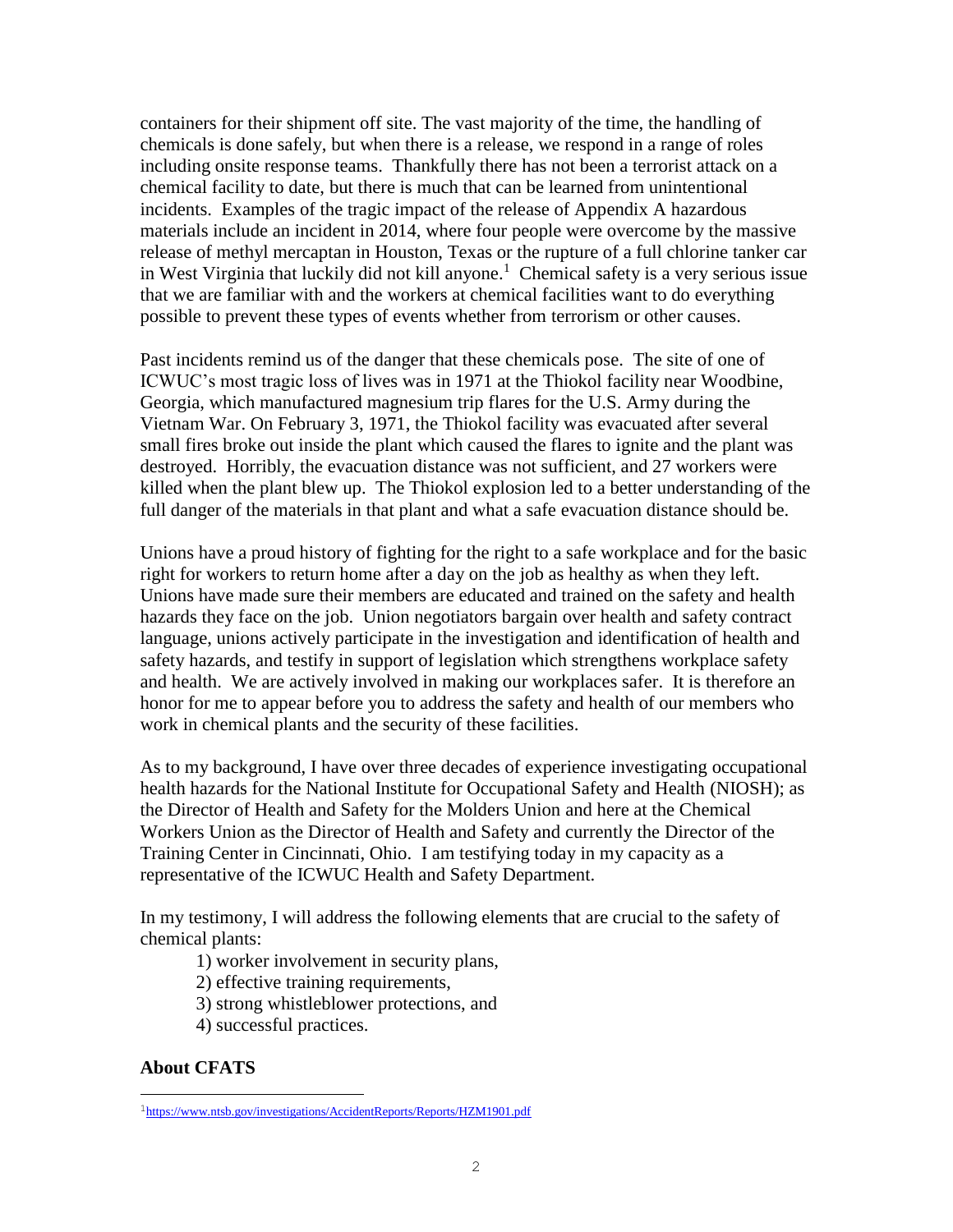In 2007, the Department of Homeland Security (DHS) established the CFATS program to identify and assess the security risk posed by facilities that contain hazardous chemicals that could be used by terrorists to inflict mass casualties or harm surrounding populations. DHS approves facility security plans and inspects high-risk facilities to ensure that the facilities are compliant with required security measures and procedures.

### **Workers Must Be Involved in Chemical Plant Security**

CFATS inspectors, workers, labor representatives and company representatives all need to be involved in protecting our chemical infrastructure. Chemical workers have direct, current knowledge and experience of plant operations that is invaluable in solving site specific problems. Chemical workers know first-hand how a plant works, what chemicals are used, how those chemicals react to one another and their facilities' weaknesses. We also know if backup systems will work when the power goes out. We know the exact location of the CFATS hazardous materials and we know if training is effective. All these responsibilities make chemical workers the first and best line of defense.

We believe employee involvement in the drafting, implementation and evaluation of plants' chemical security plans is crucial. It is important that workers' expertise – the same expertise that operates these plants everyday – be utilized. Including chemical workers in this process will enhance facility security and protection. We believe the facility's operator should document recommendations received from employees in their site security plans, certify that there has been worker input into the site security plan, and share employee recommendations with inspectors.

Workers should be involved in chemical facility security because our onsite responders are the first people to respond to catastrophic events. At many sites, there is a joint labor management response team that is usually the first on the scene to an incident. The experiences and knowledge of workers is important when considering how to prevent or plan for future incidents. These workers should be talking with CFATS inspectors and sharing their knowledge along with management.

Workers should also be protected from any type of retaliation on the part of employers for full involvement in workplace safety and health, and chemical plant security efforts Any barriers to involvement, such as discipline for reporting incidents or talking with CFATS inspectors should be identified and removed.

I'd love to tell you about our perspective of what takes place during a CFATS inspection, but we don't know since we are not informed of these visits. Right now, the law allows discretion on the part of inspectors as to whether workers and the union are advised of an inspection. We currently have no information that our locals or members have been involved in inspections, and this means an important stakeholder and their valuable information may be excluded from the process.

Concerns about interfering in the labor management relationship should not be a barrier to greater chemical plant safety. Federal agencies including the Occupational Safety and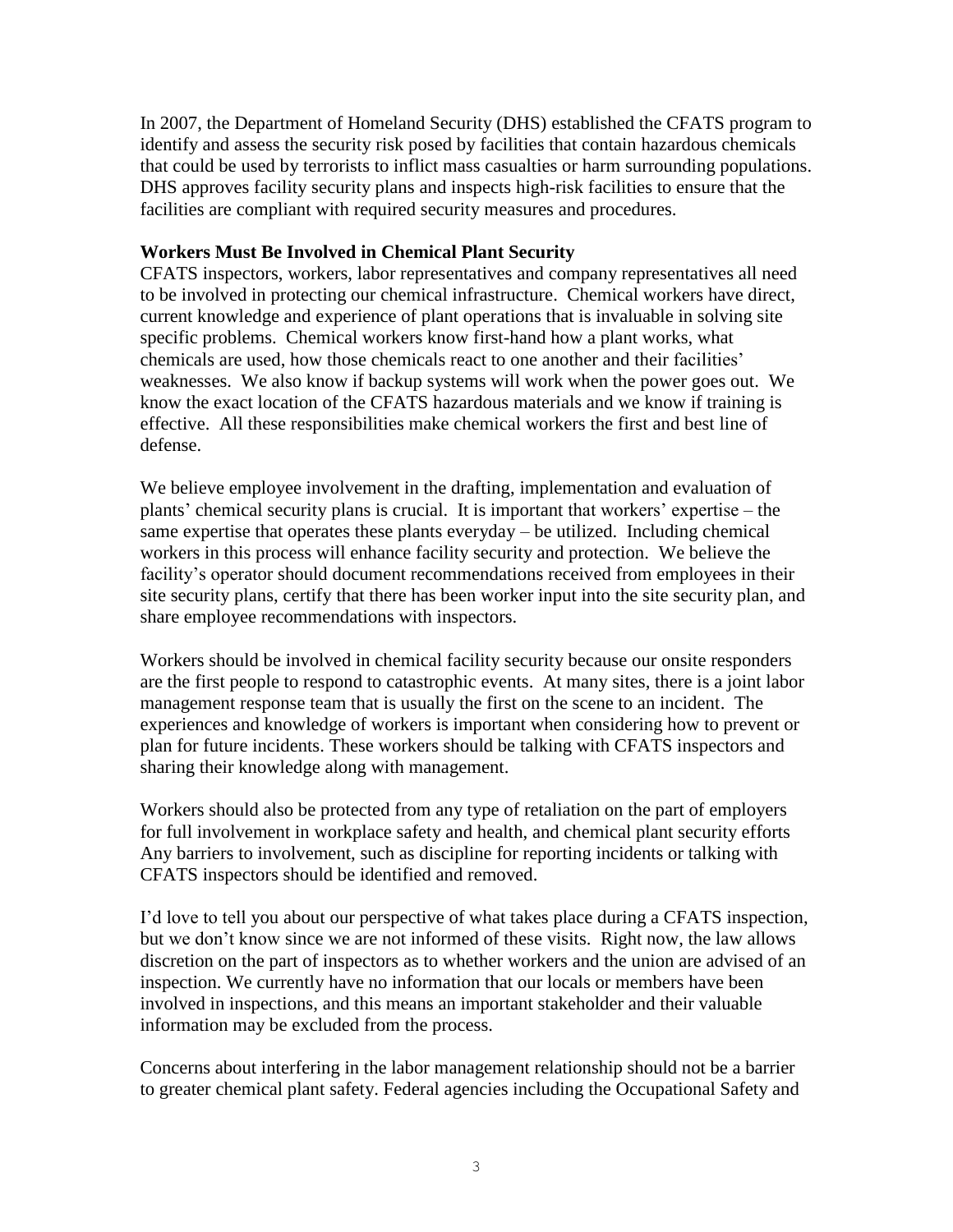Health Administration (OSHA), NIOSH, the U.S. Chemical Safety Board and the Environmental Protection Agency (EPA) all have procedures to work with both management and labor during their inspections. By not involving labor in these inspections, they are relying on management's information and have de-facto taken a side.

Workers need to know their basic CFATS rights. One way to inform and include workers is to require a CFATS breakroom poster in all chemical facilities that submitted a Top Screen survey. The poster could include basic facts about CFATS and contact information like OSHA break room posters.

# **Effective training for all workers at covered areas in CFATS tiered facilities**

Key to effective worksite security is good training for everyone about their roles and responsibilities and drills for proper response and evacuation. For over 30 years my union has run training programs and collected data on how much training our members received in the previous 12 months in ten specific areas. OSHA's Hazard Communication Standard is the primary OSHA standard requiring training on hazardous chemicals, and the requirement is minimal – only when initially assigned to a job, or if new chemicals are introduced. Other than this initial training, workers often do not receive further training on hazardous chemicals. According to data collected by our union, we found that from 2017 to 2018 over 80% of workers who attended ICWUC training had no training in the last year in nine of the ten key worker safety areas. The nine areas not trained on were: Engineering Controls, Air Monitoring, Decontamination, Toxic Effects, Emergency Response Procedures, OSHA Regulations, Plugging and Patching, Selection of Protective Clothing or Respirators. The government and companies must increase the amount and type of training for all workers inside of CFATS covered plants.

Effective training requires training materials that are easily understood, and that are targeted to the audience using the materials. An example of where materials have been developed that are useable and understandable, is the state of New Jersey which has taken a strong interest in the security of their chemical plants. The state has devoted a considerable amount of time and effort over the last 30 years to developing clear resources on these key issues. The New Jersey training materials cover many of the CFATS substances.

Implementing good training is not easy. One facility that I reviewed was trying to implement the right procedures but after careful review, I realized that all the drills were taking place on the first shift because that is when the salaried employees worked. The facility has three shifts and operates continuously, so only a fraction of the workers were being drilled for these types of events.

Training is also important for the CFATS inspectors. They should be trained on toxic effects, chemical operations, CFATS procedures, Top Screen operation and definition of tiers, effective controls, incompatible substances, relevant guidelines and standards, and methods that reduce the potential consequences of a terrorist attack. Their training should also include knowledge of methods to reduce or remove hazards that could be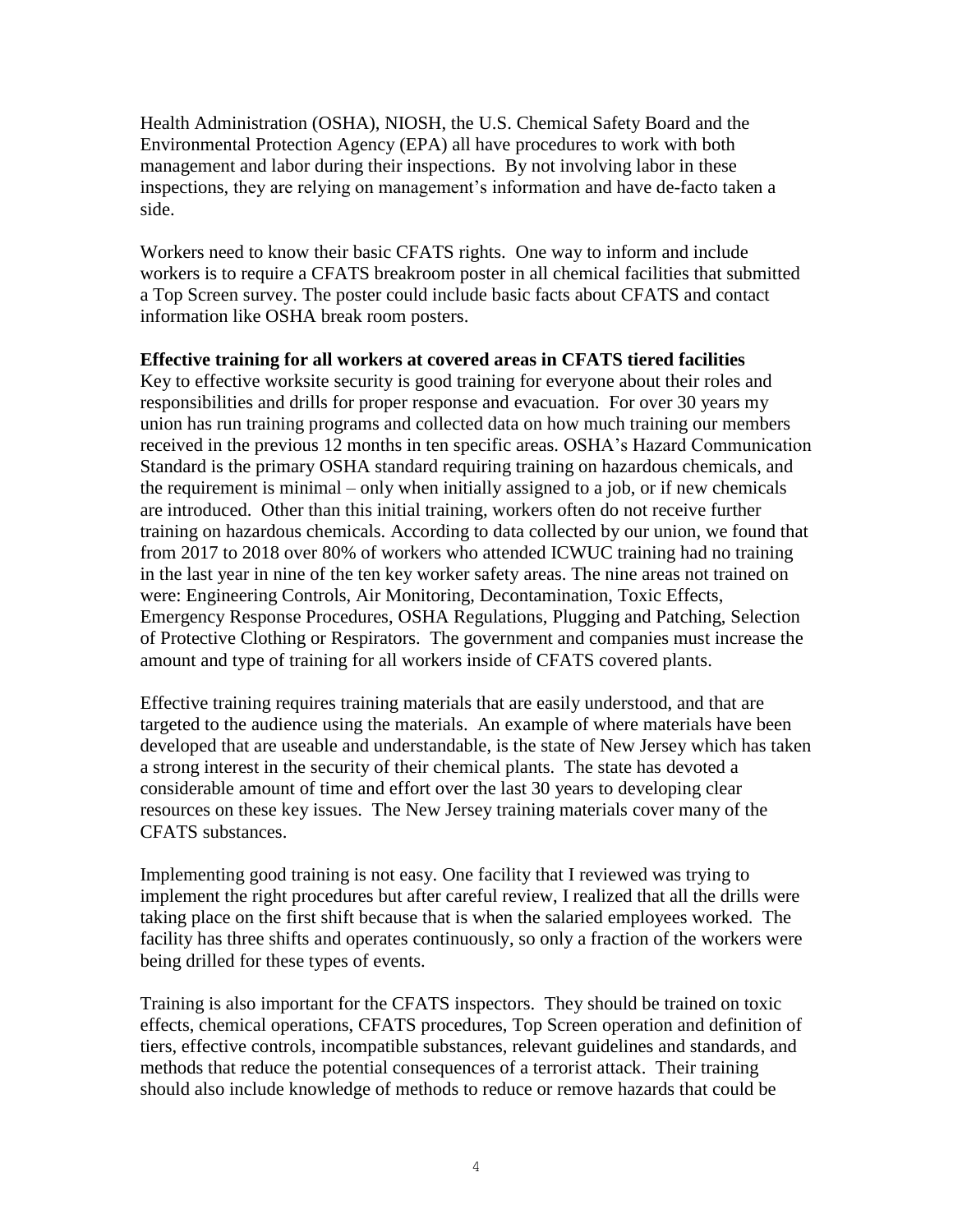attractive targets. It would be extremely valuable to inspectors to know how similar facilities have reduced or removed such hazards. We need to be sure that information received by CFATS inspectors is consistent with the best industry practices and inspection observations.

### **Whistleblower protections for workers to report problems to CFATS**

In addition to routine interactions with inspectors, employees at facilities with hazardous chemicals can play an important role in helping to ensure CFATS compliance by submitting a whistleblower report when they suspect noncompliance. Whistleblowers who disclose wrongdoing at chemical facilities can save lives and help improve public safety and health and should not face retaliation.

Regretfully fear is a fact of life at all too many workplaces and jeopardizing one's job by blowing the whistle is a risky thing to do. Workers, who bravely come forward to protect themselves, their co-workers, and communities around the plant, should not fear losing their jobs when they speak out. Whistleblower protection is vital in assuring the free exchange of ideas, improving security and ensuring that effective measures are actually implemented. Workers must have the ability to come forth and communicate program deficiencies without fear of retribution.

DHS is responsible for managing the CFATS whistleblower process and procedures, but DHS lacks a process and procedures to address whistleblower retaliation reports. OSHA has developed guidance with recommended practices for public, private, and non-profit employers to use in preventing and addressing whistleblower retaliation. To help ensure that whistleblower retaliation reports are addressed efficiently and effectively, we recommend that OSHA, which currently administers whistleblower complaints from 22 federal agencies, should administer CFATS complaints as well.

# **CFATS Should Identify and Disseminate Successful Practices**

There are many steps and measures that could and should be taken to improve chemical plant safety and security. The U.S. Department of Homeland Security has stated that many "CFATS facilities have either reduced their holdings of high risk chemicals of interest or eliminated them completely, substituting less risky chemicals or have changed their processes and have actually come out of the program and determined to no longer to be high risk."<sup>2</sup> These facilities have substituted less dangerous formulations better designed containers, or various engineering steps, which all can minimize the consequences of an accident or attack at a chemical plant. Unfortunately, there is no report that can be shared with other facilities that spells out the methods to reduce the consequences of a catastrophic release of chemicals from intentional attacks or unintentional disasters.

Although reducing potential consequences may not be feasible in all circumstances, either technologically or economically, safer solvents or formulations could be substituted for more dangerous ones. The quantities or concentrations can be reduced to below threshold amounts, some substances can be used in a less dangerous form,

J.

<sup>2</sup>Secretary Wulf's testimony before House Homeland Security Committee on February 27, 2019.